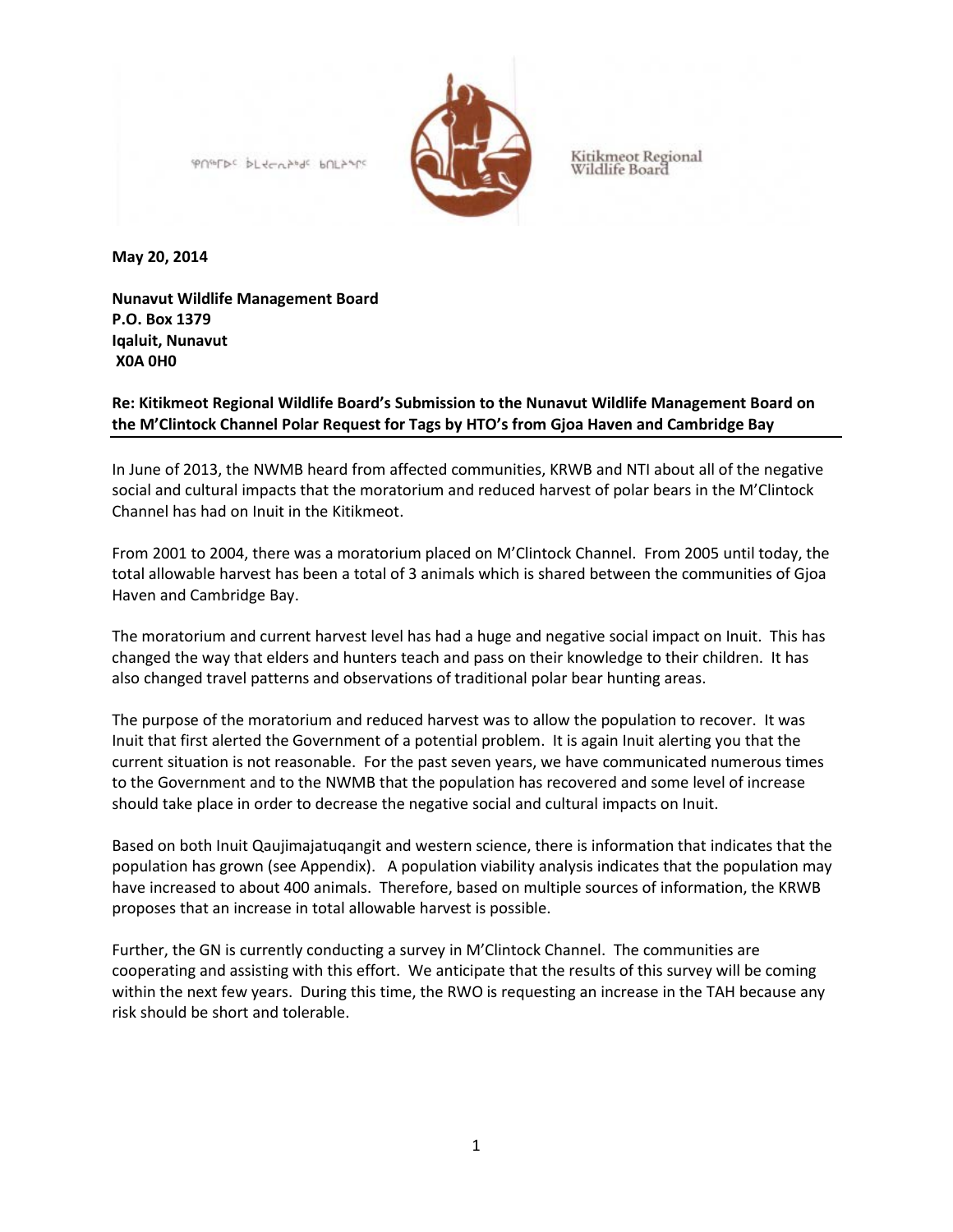

Kitikmeot Regional<br>Wildlife Board

## **APPENDIX**

## **Inuit Qaujimajatuqangit and community knowledge:**

- 1. Inuit Qaujimaningit Nanurnut/Inuit knowledge of Polar Bears A Project of the Gjoa Haven Hunters' and Trappers' Organization – Prepared by Darren Keith with Jerry Arqviq, Louie Kamookak, Jackie Ameralik and the Gjoa Haven Hunters' and Trappers' Organization. This document provides IQ on movements of polar bears and hunter's local observations and thoughts on polar bear natural history in the area.
- 2. Canadian Wildlife Service Nunavut Consultation Report (2009). This report documents comments from communities regarding polar bears in Nunavut.

## **Western science information:**

- 1. According to the 2013 Polar Bear Administrative Committee approved Polar Bear Technical Committee Polar Bear Status table, the recent trend for M'Clintock Channel was assessed as likely increase.
- 2. According to the 2013 World Conservation Union Polar Bear Specialist Group Polar Bear Status table, the current trend for M'Clintock Channel was assessed as increasing.
- 3. Van Coeverden de Groot et al. 2013 detected 59-82 individuals from a relatively small area in M'Clintock Channel using a non-invasive polar bear hair snagging project.
- 4. Two population viability analyses were conducted with RISKMAN (version 1.9.007), which resulted in a result of 390 animals based on a number of assumptions but primarily influenced if a stable age distribution was assumed and 490 animals if a stable age distribution was not assumed. A similar result was obtained with RISKMAN (version 1.9.9.34) for Simulation 1. However, simulation 2 could not be confidently replicated in version 1.9.9.34 due to some technical uncertainties. Please note that version 1.9.9.34 is not publicly available and is not considered to have been completed.
	- a. Simulation 1 projects approx. 380 animals in 2014 based on the following assumptions:
		- i. Initial population =  $284$  (SE = 59.3)
		- ii. Start with the stable age distribution
		- iii. Total Allowable Harvest from 2000 to 2014 = 3
		- iv. A Sex selective harvest (proportion of females = 0.33)
		- v. Recruitment values taken from Taylor et al. 2006
		- vi. Survival values taken from Taylor et al. 2006